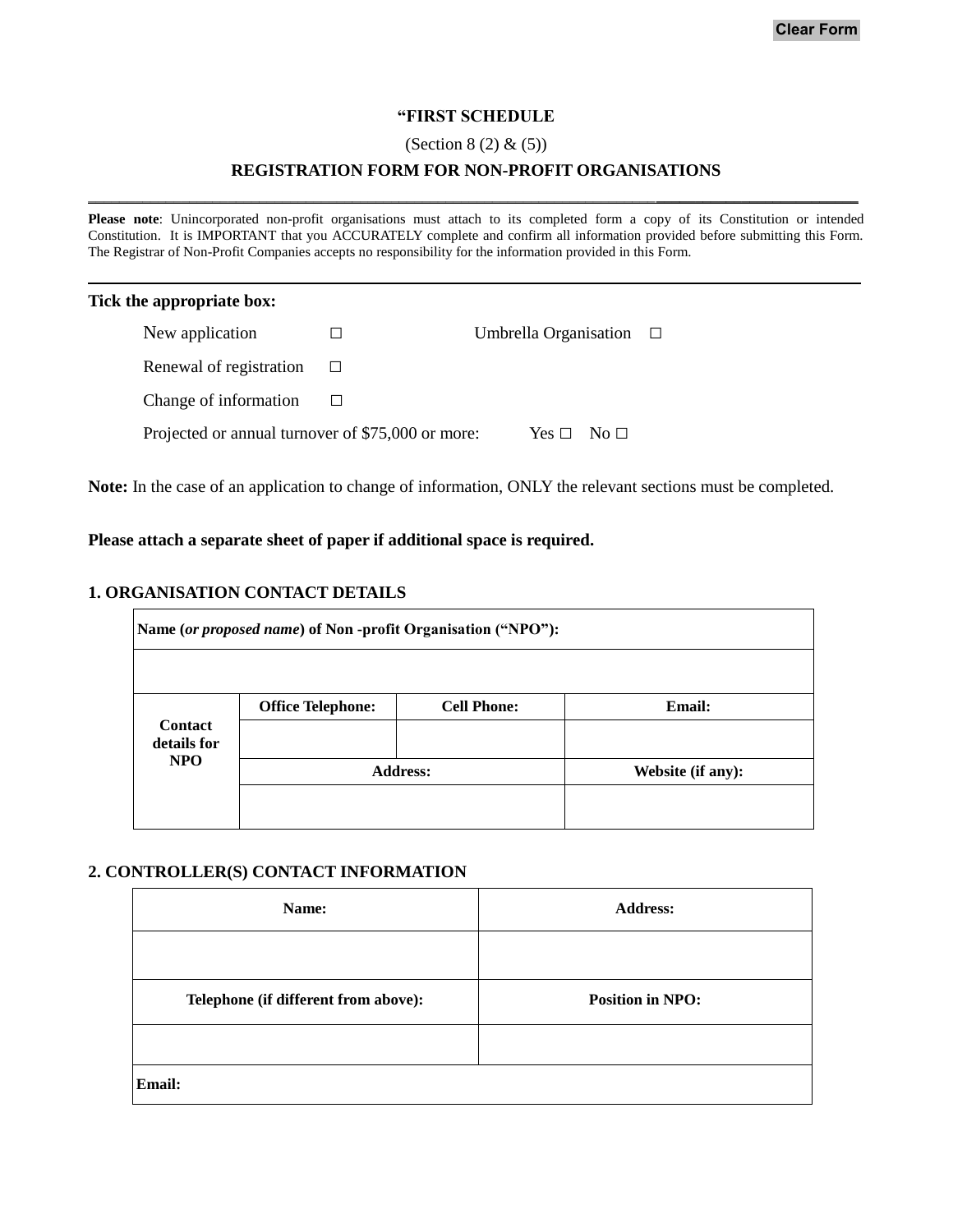## **3. ORGANISATION OPERATING DETAILS**

a. In full detail, please describe the **PURPOSE** (*or intended purpose*) of the NPO:

b. Does your organisation have subsidiary organisation(s)? YES **□** NO **□**

| c. | If yes, please list the subsidiary organisation(s): |
|----|-----------------------------------------------------|
|    |                                                     |
|    |                                                     |
|    |                                                     |

d. Please provide the information below for the *President, Vice President, Secretary* and *Treasurer* of the non-profit organisation:

|                       | Name:             |               |  |
|-----------------------|-------------------|---------------|--|
| <b>PRESIDENT</b>      | <b>Telephone:</b> | Email:        |  |
|                       | <b>Address:</b>   |               |  |
|                       | Name:             |               |  |
| <b>VICE PRESIDENT</b> | <b>Telephone:</b> | <b>Email:</b> |  |
|                       | <b>Address:</b>   |               |  |
|                       | Name:             |               |  |
| <b>SECRETARY</b>      | Telephone:        | Email:        |  |
|                       | <b>Address:</b>   |               |  |
|                       | Name:             |               |  |
| <b>TREASURER</b>      | <b>Telephone:</b> | <b>Email:</b> |  |
|                       | <b>Address:</b>   |               |  |

If an umbrella organisation, please attach a list of the full name and physical or street address of every constituent unit.

---------------------------------------------------------------------------------------------------------